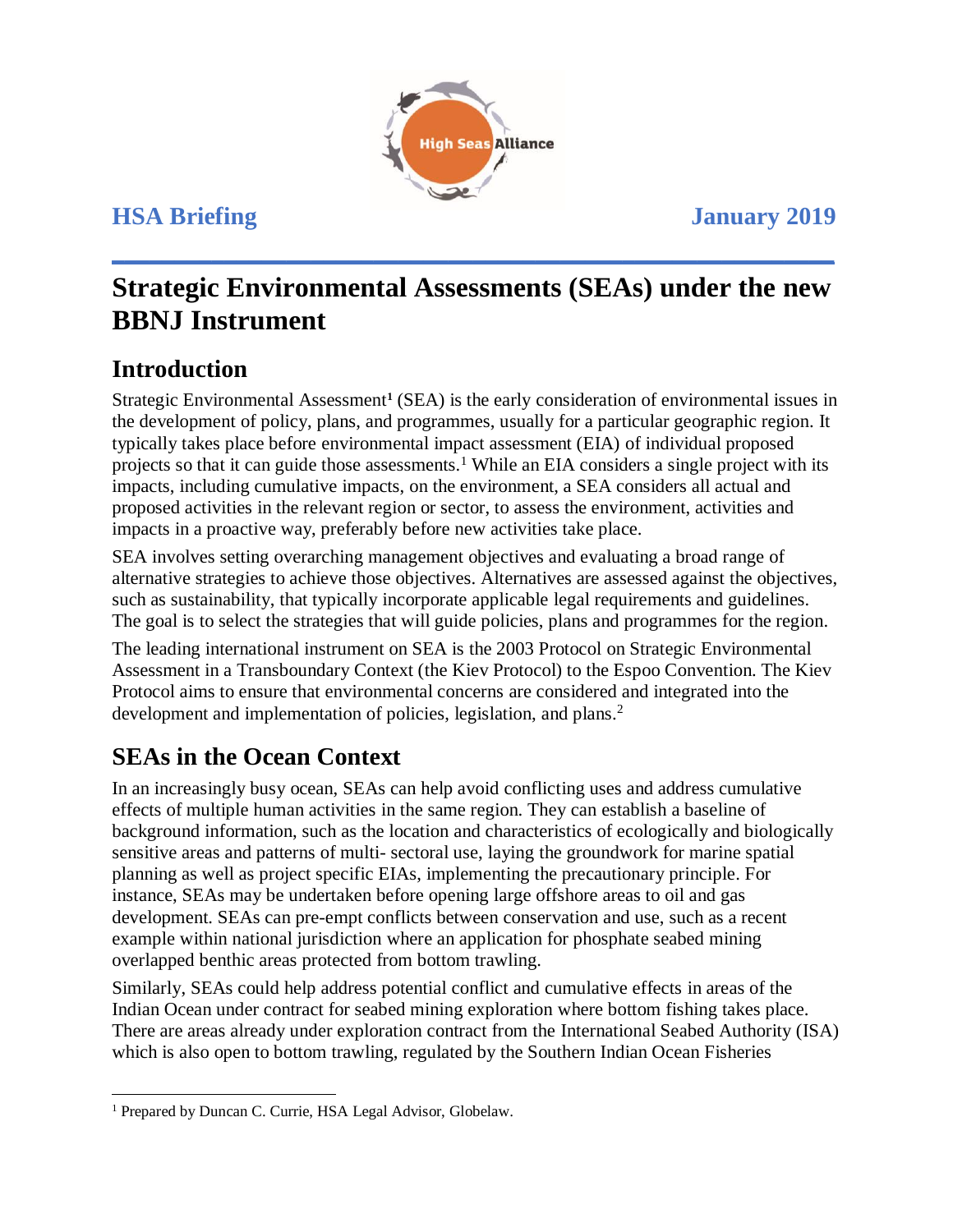Agreement (SIOFA). The following map from the Marine Conservation Institute shows overlap between fishing and mining areas in yellow.<sup>3</sup>



The ISA is currently developing regional environmental management plans (REMPs) for the North Western Pacific cobalt-rich crusts, called the Triangle Area, and polymetallic sulphide deposits in the Mid-Atlantic Ridge. The first REMP, adopted in 2012, was for the Clarion-Clipperton Zone. While the REMPs contain elements of SEAs, they are not undertaken with a view to assessing and managing all activities in the area. REMPs are carried out only by the ISA, and are not cross-sectoral, since the ISA's mandate is limited to the mineral resources of the Area. Activities such as fishing (UNCLOS, Art.87) or general marine scientific research (UNCLOS, Art.143) are not under the mandate of the ISA. Moreover, REMPs are focused on the seabed, and as such, do not manage activities in the water column.

For new and emerging activities like seabed mining, an SEA can be helpful if conducted before they commence. The ISA is developing exploitation regulations, and current drafts would require contractors to take into account cumulative impact from activities "where known," and effects from other activities not known to the contractor at the time of application may not be assessed. Likewise, RFMOs may not account for present or potential mining when managing bottom fishing. By cutting across multiple sectors and a wide spectrum of stakeholders, an SEA could prevent scenarios like the one confronting the Lost City, a unique hydrothermal vent field of 60 metre calcium carbonate chimneys in the mid-Atlantic, where the CBD has described as being one which may require enhanced conservation and management measures, but where the mining exploration was later authorized in 2017.

## **SEAs in Areas Beyond National Jurisdiction**

An SEA conducted under the BBNJ Agreement could assist in identifying priorities with the overall objective of its conservation and sustainable use of marine biological diversity and undertake the following activities and strategies:

• use reporting, consultation, independent science and other mechanisms to analyse the marine environment and relevant impacts due to climate change, and ocean acidification, and consequential effects such any increased transparency to noise, and including any ecologically and biologically sensitive areas and vulnerable marine ecosystems;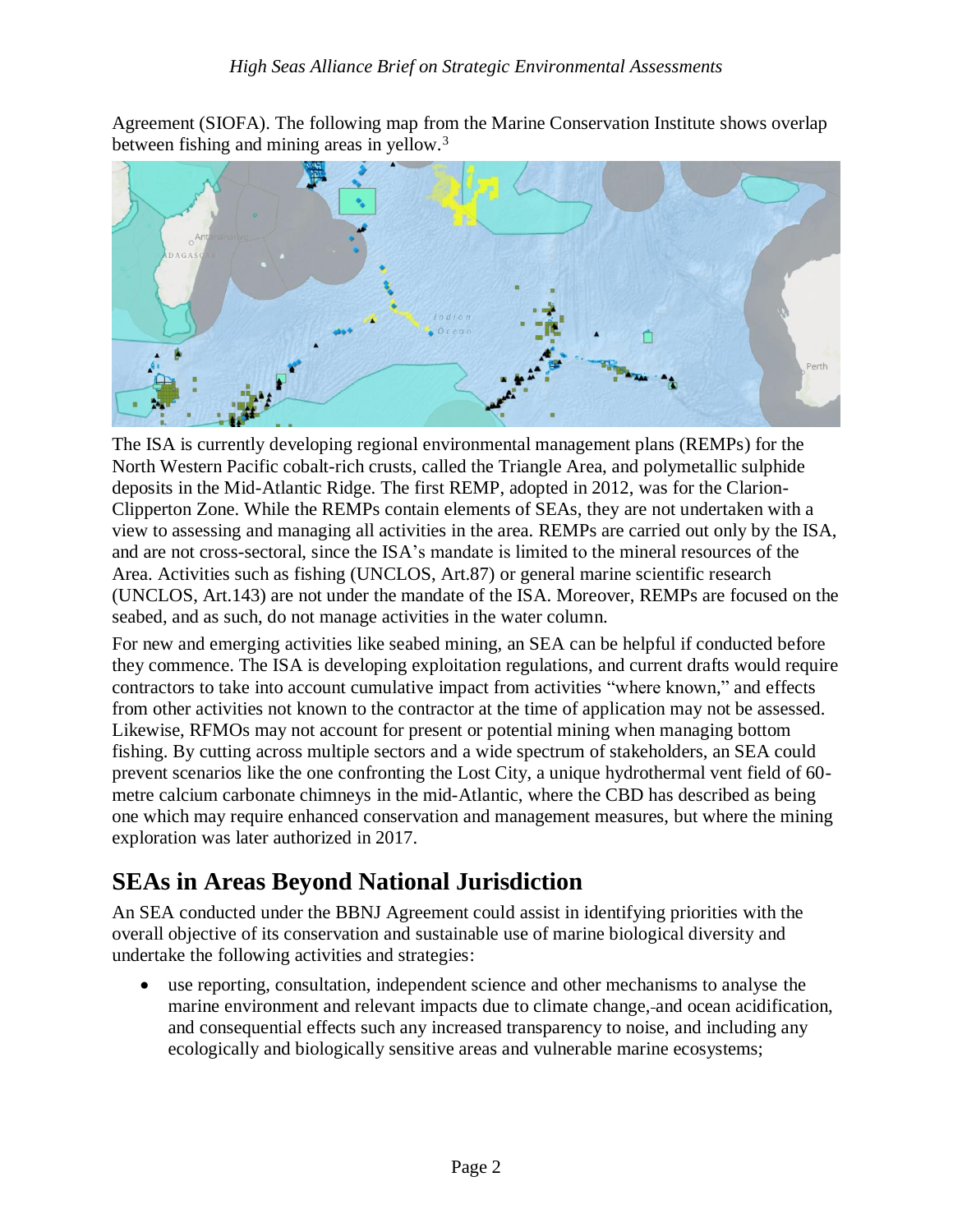- ensure that cumulative impacts of different activities are assessed including potential effects of activities as contributions to regional, cumulative and long-term environmental impacts;
- ensure that information from the CBD, fisheries management organizations and other sectoral and regional organizations, the ISA and the scientific community are all taken into account;
- undertake public consultation, access the best available science, analyse relevant environmental and socio-economic effects, including cumulative effects, such as effects of climate change, ocean acidification and regional events such as El Niño/Southern Oscillation (ENSO), and analyse and compare options and consultation and with regional and sectoral organizations particularly with respect to possible or proposed activities in the region;
- assess all current and proposed activities occurring in or impacting on the region of the area beyond national jurisdiction;
- analyse environmental and socio-economic and other issues to identify existing and emerging activities in a specific region; and
- consideration of strategic development goals, including but not limited to SDG-14 and other relevant international instruments such as Aichi targets and any future goals that may be agreed.

The outcome of the SEA could include recommendations for:

- long-term monitoring,
- EIAs including the development of templates to ensure regional consistency of EIAs;
- the development and implementation of area-based management tools such as marine protected areas and ecosystem-based management to ensure a consistent environmental assessment and implementation of environmental objectives;
- coordination and conduct of regional or sectoral activities; as well as
- improved coordination and cooperation among regional and sectoral organizations with mandates for the area.

## **Procedural Aspects**

Because an SEA cuts across multiple activities and regions, it will be best undertaken cooperatively and collectively by the parties to the new Agreement. A trigger to initiate an SEA could be a recommendation made by a party to the Conference of Parties (COP) under the new Agreement, and referral to a relevant COP committee to undertake the SEA.